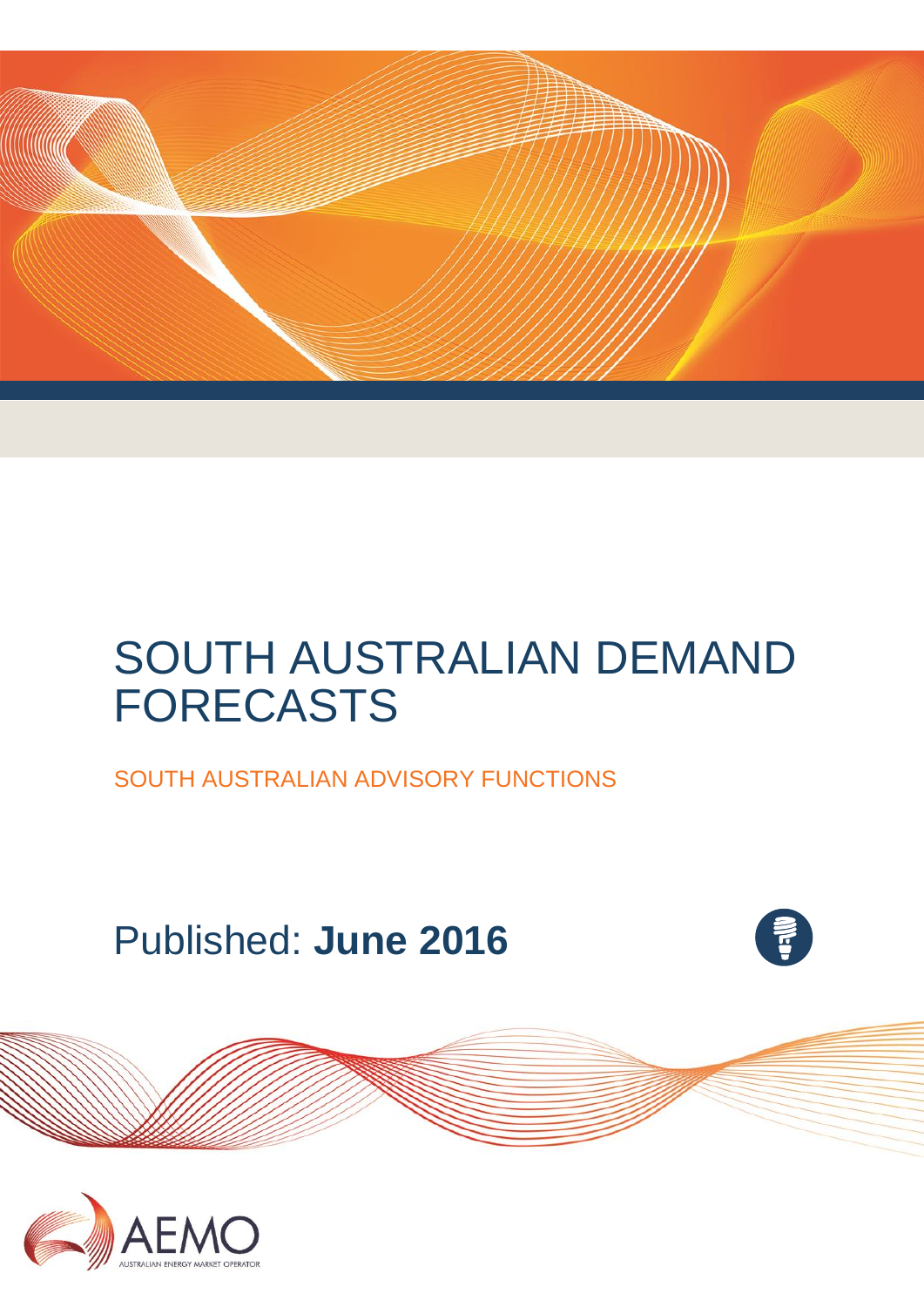

## IMPORTANT NOTICE

#### **Purpose**

The South Australian Advisory Functions are independent reports prepared by the Australian Energy Market Operator (AEMO) and published for the South Australian jurisdiction under Section 50B of the National Electricity Law. Under these provisions, the South Australian Government may also request AEMO to undertake additional advisory functions for the South Australian Declared Power System.

The purpose of this report is to provide insights into operational consumption and demand forecasts in the South Australian region of the National Electricity Market (NEM).

#### **Disclaimer**

This report contains data provided by or collected from third parties, and conclusions, opinions, assumptions or forecasts that are based on that data.

AEMO has made every effort to ensure the quality of the information in this report but cannot guarantee that information, forecasts and assumptions are accurate, complete or appropriate for your circumstances. This report does not include all of the information that an investor, participant or potential participant in the National Electricity Market might require, and does not amount to a recommendation of any investment.

Anyone proposing to use the information in this report (including information and reports from third parties) should independently verify and check its accuracy, completeness and suitability for purpose, and obtain independent and specific advice from appropriate experts.

Accordingly, to the maximum extent permitted by law, AEMO and its officers, employees and consultants involved in the preparation of this report:

- make no representation or warranty, express or implied, as to the currency, accuracy, reliability or completeness of the information in this publication; and
- are not liable (whether by reason of negligence or otherwise) for any statements, opinions, information or other matters contained in or derived from this publication, or any omissions from it, or in respect of a person's use of the information in this publication.

#### **Acknowledgement**

AEMO acknowledges the support, co-operation and contribution of all participants in providing data and information used in this publication.

© The material in this publication may be used in accordance with th[e copyright permissions](http://www.aemo.com.au/en/About-AEMO/Copyright-Permissions) on AEMO's website.

Australian Energy Market Operator Ltd ABN 94 072 010 327 [www.aemo.com.au](http://www.aemo.com.au/) [info@aemo.com.au](mailto:info@aemo.com.au)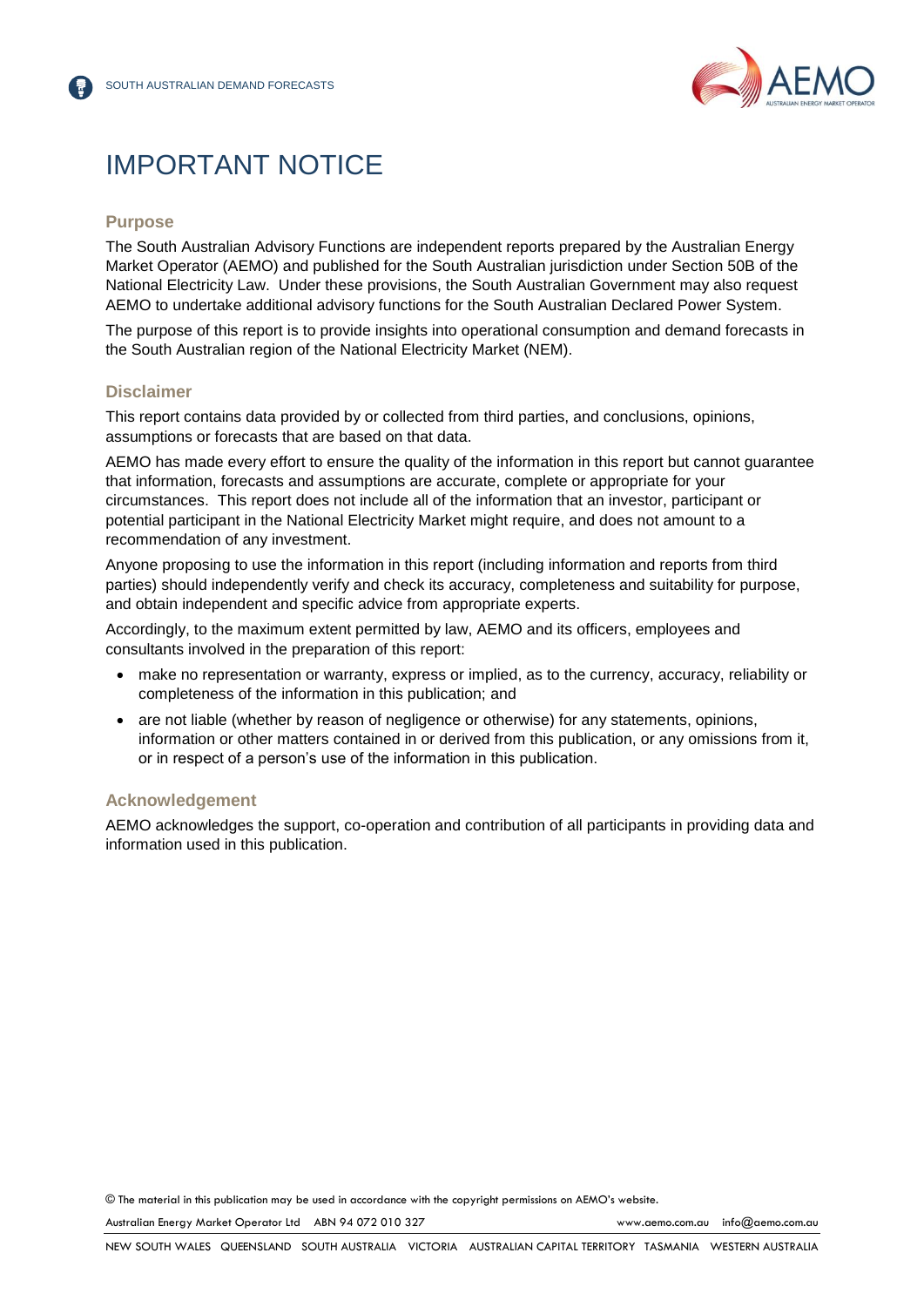



## **CONTENTS**

| $\mathbf{1}$ . | <b>INTRODUCTION AND KEY FINDINGS</b>                 | 4  |
|----------------|------------------------------------------------------|----|
| 1.1            | Key findings                                         | 4  |
| 1.2            | Key definitions                                      | 4  |
| 1.3            | Rooftop PV methodology                               | 5  |
| 2.             | <b>OPERATIONAL CONSUMPTION</b>                       | 6  |
| 2.1            | Key differences between 2016 and 2015 NEFR forecasts | 6  |
| $2.2^{\circ}$  | <b>Forecasts</b>                                     | 6  |
| 3 <sub>1</sub> | <b>MAXIMUM DEMAND FORECASTS</b>                      | 8  |
| 3.1            | Key differences between 2016 and 2015 NEFR forecasts | 8  |
| 3.2            | <b>Forecasts</b>                                     | 8  |
| 4.             | <b>MINIMUM DEMAND FORECASTS</b>                      | 10 |
| 4.1            | Key differences between 2016 and 2015 NEFR forecasts | 10 |
| 4.2            | <b>Forecasts</b>                                     | 10 |

## **TABLES**

| Table 1 | Annual operational consumption actual and forecast for South Australia (GWh)                  |  |
|---------|-----------------------------------------------------------------------------------------------|--|
|         | Table 2 Summer operational maximum demand forecasts for South Australia (Neutral sensitivity, |  |
|         | MW)                                                                                           |  |

## **FIGURES**

| Figure 1 | Annual operational consumption actual and forecast for South Australia                       |    |
|----------|----------------------------------------------------------------------------------------------|----|
|          | Figure 2 Annual operational consumption forecast by segment for South Australia (Neutral     |    |
|          | sensitivity)                                                                                 | 7. |
|          | Figure 3 Summer operational maximum demand forecasts for South Australia (2016 shows neutral |    |
|          | and 2015 the medium scenarios)                                                               | 9  |
|          | Figure 4 Summer 10% POE maximum demand forecast segments for South Australia (Neutral        |    |
|          | sensitivity)                                                                                 | 9  |
|          | Figure 5 Summer 90% POE minimum demand forecast segments for South Australia (Neutral        |    |
|          | sensitivity)                                                                                 | 11 |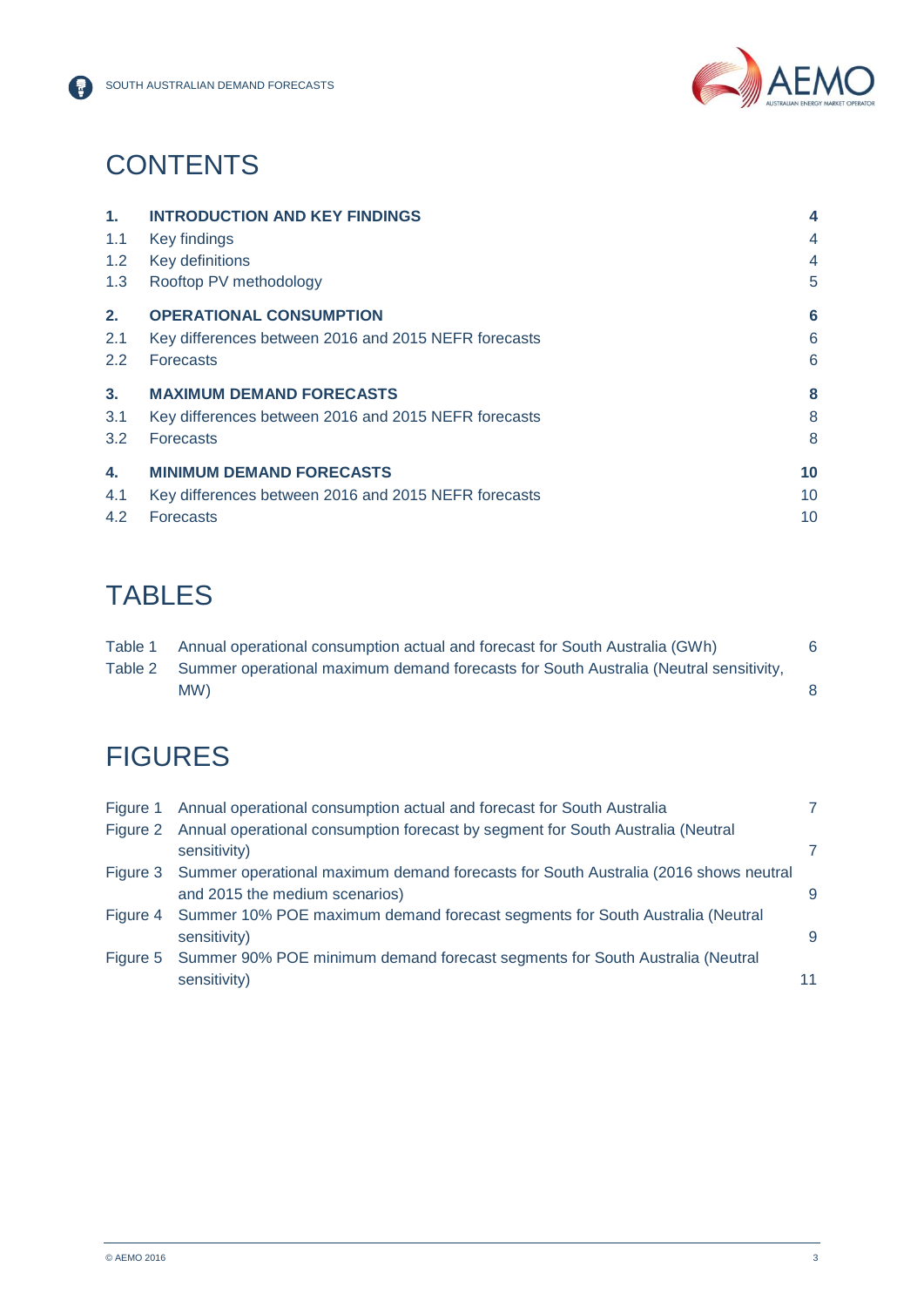

## <span id="page-3-0"></span>1. INTRODUCTION AND KEY FINDINGS

This report summarises South Australia's electricity demand forecasts based on the work of the *2016 National Electricity Forecasting Report* (NEFR<sup>1</sup> ).

#### <span id="page-3-1"></span>**1.1 Key findings**

In the medium term (2015–16 to 2025–26), operational consumption in South Australia is forecast to decline, continuing the trend that started in 2010–11. This decline is attributed to projected lower residential consumption and flat business consumption, as a result of forecast high uptake in rooftop photovoltaic<sup>2</sup> (PV) and ongoing energy efficiency improvements.

In the short term (2015–16 to 2018–19), AEMO forecasts flat operational consumption in South Australia, driven by a projected recovery in industrial consumption from assumed stabilising economic conditions in the neutral scenario, offset by rooftop PV uptake, energy efficiency savings, and the exit of the automotive industry.<sup>3</sup>

Maximum demand is expected to continue to decline, driven by rooftop PV, energy storage, and energy efficiency improvements.

AEMO has again forecast minimum demand to investigate the impact of rooftop PV on the daily load profile. This provides useful information on network usage, which can inform further studies to evaluate operational implications. By the end of 2026–27, continued uptake of PV is projected to result in negative minimum demand under certain conditions. This leads to net exports from the distribution network to the transmission grid in aggregate, and ultimately from the region during those periods.

#### <span id="page-3-2"></span>**1.2 Key definitions**

This report presents annual operational consumption as well as operational maximum and minimum demand for historical results, estimates, and forecasts.

- **Consumption** refers to electrical energy needed over a period of time and is measured in gigawatt-hour (GWh), where **demand** refers to electrical power needed at a particular point in time (or the average over a short period of time like 5 or 30 minutes) and is measured in megawatt (MW). This report generally considers consumption or demand over particular reporting periods such as a financial year, summer or winter.
- **Annual operational consumption** includes electricity drawn from the electricity grid, supplied by scheduled, semi-scheduled and significant non-scheduled generating units, but not generation from rooftop PV and other small non-scheduled generation (SNSG).<sup>4</sup> When reporting on a particular NEM region, it includes net interconnector imports.
- Annual operational consumption and operational maximum (minimum) demand are both presented on a "**sent-out**" basis, measured at the connection point between the generating system and the network, and exclude generator auxiliary loads.
- A **probability of exceedance (POE)** refers to the likelihood that a maximum demand or minimum demand forecast will be met or exceeded.

The various probabilities (generally 90%, 50%, and 10% POE) provide a range of possibilities for analysts to determine a realistic range of power system and market outcomes.

For a given period, a 10% POE maximum demand forecast is expected to be exceeded, on average, one year in 10 and a 50% POE MD projection is expected to be exceeded, on average,

at: [http://www.abc.net.au/news/2014-02-10/toyota-to-pull-out-of-australia-sources/5250114.](http://www.abc.net.au/news/2014-02-10/toyota-to-pull-out-of-australia-sources/5250114) Viewed: 27 June 2016.

l <sup>1</sup> Available: [http://www.aemo.com.au/Electricity/Planning/Forecasting/National-Electricity-Forecasting-Report.](http://www.aemo.com.au/Electricity/Planning/Forecasting/National-Electricity-Forecasting-Report) 

<sup>&</sup>lt;sup>2</sup> A system comprising one or more photovoltaic panels, installed on a residential or commercial building rooftop to convert sunlight into electricity. <sup>3</sup> ABC News, "Toyota to close: Thousands of jobs to go as carmaker closes Australian plants by 2017" (2014). Available

<sup>4</sup> Rooftop PV and SNSG generally covers generators smaller than 30 MW.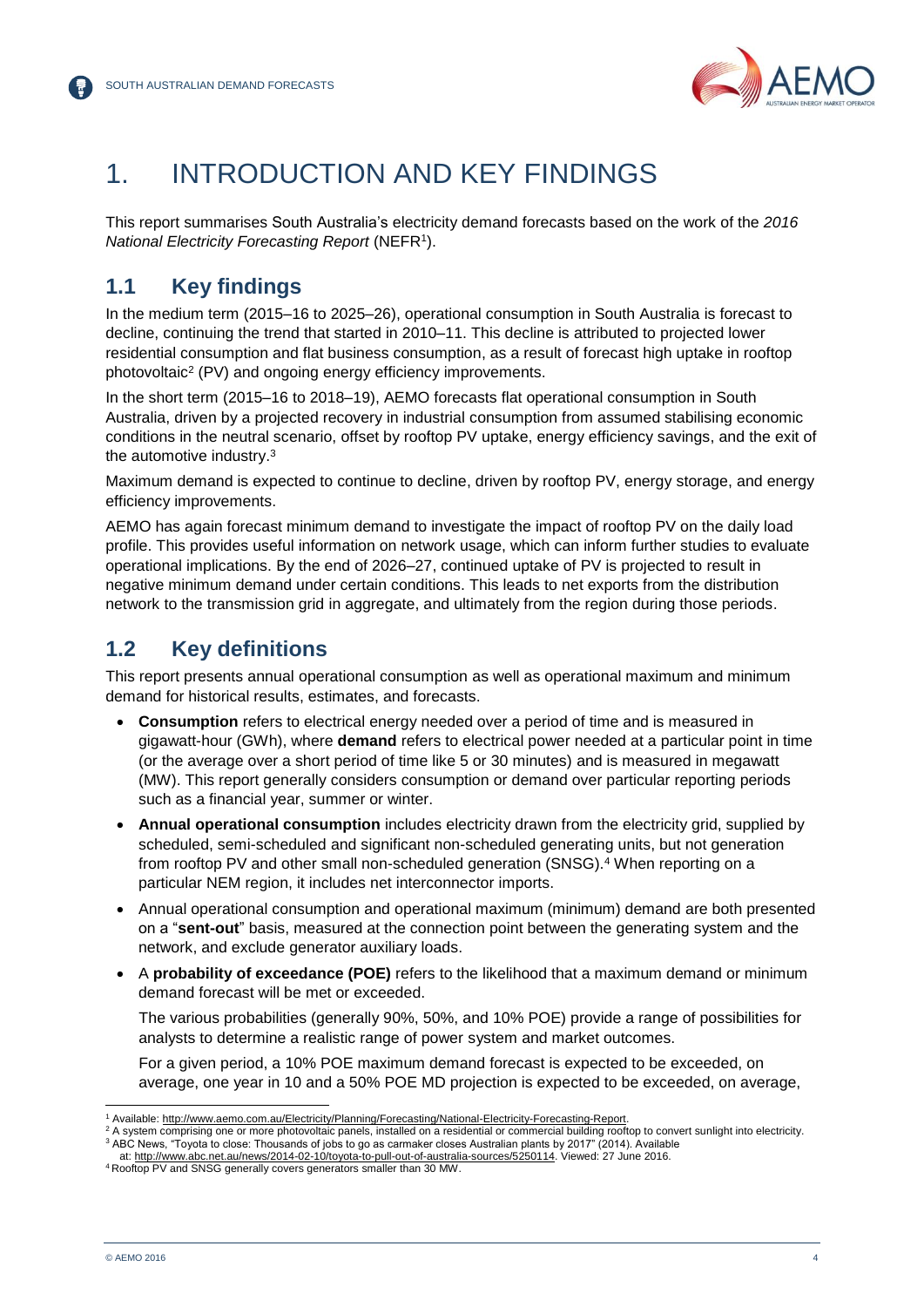

five years in 10 (or one year in two). Minimum demand forecasts are based on a 90% POE, which are expected to be met or exceeded, on average, nine years in 10 (meaning the actual demand is expected to be below the forecast minimum only, on average, one year in 10).

### <span id="page-4-0"></span>**1.3 Rooftop PV methodology**

AEMO's forecast of capacity for rooftop PV and battery storage is based on advice from external consultancy Jacobs.<sup>5</sup>

Key changes from previous years are:

- AEMO adapted this advice to assume a westerly shift in rooftop panel orientation, commencing from zero at the start of 2016–17 and resulting in 10% of Jacob's capacity projections having a westerly panel orientation by 2035–36 in response to changing consumer incentives.
- The adapted forecast also addresses the fact PV panels degrade over time. Based on the average age of panels, AEMO has calculated the effective capacity taking into account the projected degradation of rooftop PV over time.
- Unlike the 2015 NEFR, this year's forecast includes Integrated PV and Storage Systems (IPSS). This is based on new combined installations, with the current model not considering rooftop PV being retrofitted with battery storage. Uptake of IPSS is forecast to start slowly and pick up especially after 2020, in both the residential and the commercial sectors.

More details on the approach will be published in the NEFR Methodology Information Paper, due late July 2016.

l

<sup>5</sup> Jacobs' consultancy report "Projections of uptake of small-scale systems" is available on AEMO's website: [http://www.aemo.com.au/Electricity/Planning/Forecasting.](http://www.aemo.com.au/Electricity/Planning/Forecasting)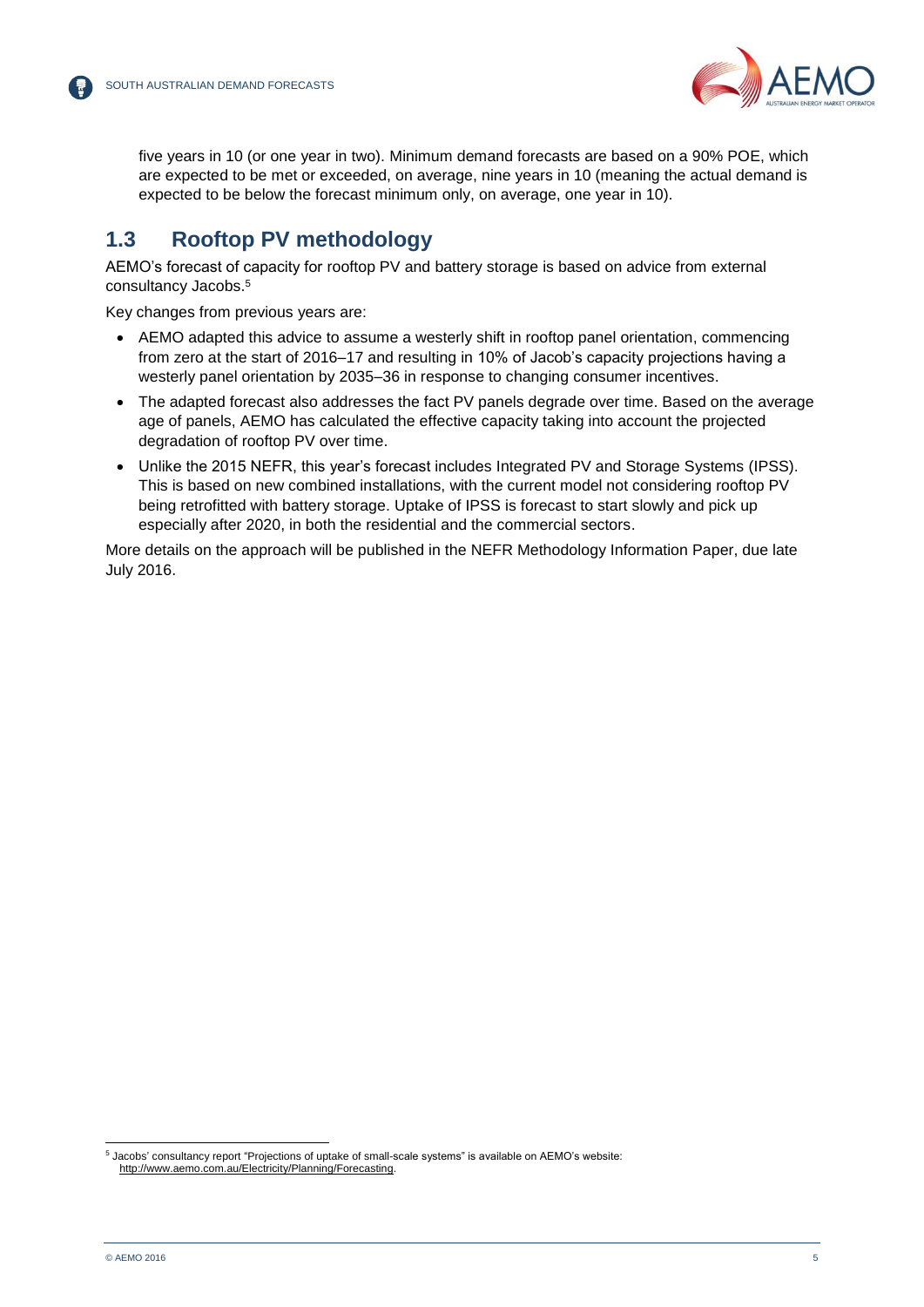

## <span id="page-5-0"></span>2. OPERATIONAL CONSUMPTION

Annual consumption is forecast to moderately decline, from consumption of 12,635 GWh in 2015–16 to 11,825 GWh in 2025–26, due to:

- Continued high uptake of rooftop PV and energy efficiency savings being projected to be more than offset moderate new connections growth and increasing appliance use by households.
- Flat business sector consumption, caused by the absence of growth in energy intensive manufacturing, little growth in services offset by energy efficiency savings, and the expected closure of the Australian automotive manufacturing sector.
- Projected increases in electricity prices reducing growth in consumption.

Out to 2025–26, operational consumption is forecast to decline in the neutral scenario, at an annual average rate of 0.7%.

In comparison, from 2010–11 to 2015–16 annual operational consumption declined by 1,088 GWh. This is primarily attributed to rising electricity prices, uptake of rooftop PV, and energy efficiency. The combined impact equates to an average decline of 1.6% per year over five years.

#### <span id="page-5-1"></span>**2.1 Key differences between 2016 and 2015 NEFR forecasts**

The key differences are:

- Current estimate for 2015–16: The current estimate for 2015–16 annual operational consumption is 12,635 GWh, which is 93 GWh (0.7%) below the 2015 NEFR medium forecast.
- Short-term forecast (2015–16 to 2018–19): The 2016 forecast is an average annual decrease of 0.5%, compared to a flat forecast in the 2015 NEFR medium forecast.

#### <span id="page-5-2"></span>**2.2 Forecasts**

|                       | <b>Actual</b> |          |                       | Forecast <sup>6</sup> |               |                |        |  |
|-----------------------|---------------|----------|-----------------------|-----------------------|---------------|----------------|--------|--|
| <b>Financial Year</b> | <b>GWh</b>    | % change | <b>Financial Year</b> | <b>Actual</b>         | <b>Strong</b> | <b>Neutral</b> | Weak   |  |
| $2010 - 11$           | 13,723        |          | (estimate) 2015-16    | 12,635                |               |                |        |  |
| $2011 - 12$           | 13,365        | $-2.6%$  | 2016-17               |                       | 12,722        | 12,627         | 12,327 |  |
| $2012 - 13$           | 13,316        | $-0.4%$  | $2017 - 18$           |                       | 12,662        | 12,508         | 12,111 |  |
| $2013 - 14$           | 12,868        | $-3.4%$  | $2018 - 19$           |                       | 12,647        | 12,432         | 11,950 |  |
| $2014 - 15$           | 12,498        | $-2.9%$  | 2019-20               |                       | 12,631        | 12,359         | 11,794 |  |
| (estimate) 2015-16    | 12,635        | 1.1%     | $2020 - 21$           |                       | 12,665        | 12,339         | 11,775 |  |
|                       |               |          | $2021 - 22$           |                       | 12,608        | 12,214         | 11,651 |  |
|                       |               |          | $2022 - 23$           |                       | 12,565        | 12,111         | 11,560 |  |
|                       |               |          | $2023 - 24$           |                       | 12,518        | 12,008         | 11,493 |  |
|                       |               |          | $2024 - 25$           |                       | 12,483        | 11,909         | 11,397 |  |
|                       |               |          | $2025 - 26$           |                       | 12,480        | 11,825         | 11,299 |  |

<span id="page-5-3"></span>**Table 1 Annual operational consumption actual and forecast for South Australia (GWh)**

l <sup>6</sup> AEMO has updated its scenarios framework for forecasting and planning publications, which represents likely pathways for Australia across weak, neutral, and strong economic and consumer outlooks. The neutral sensitivity is considered the most likely and is the main focus of this report. It is generally comparable with the medium scenario from the 2015 NEFR. The weak and strong sensitivities are not directly comparable with low and high scenarios from 2015 though, due to changes in the scenario logic.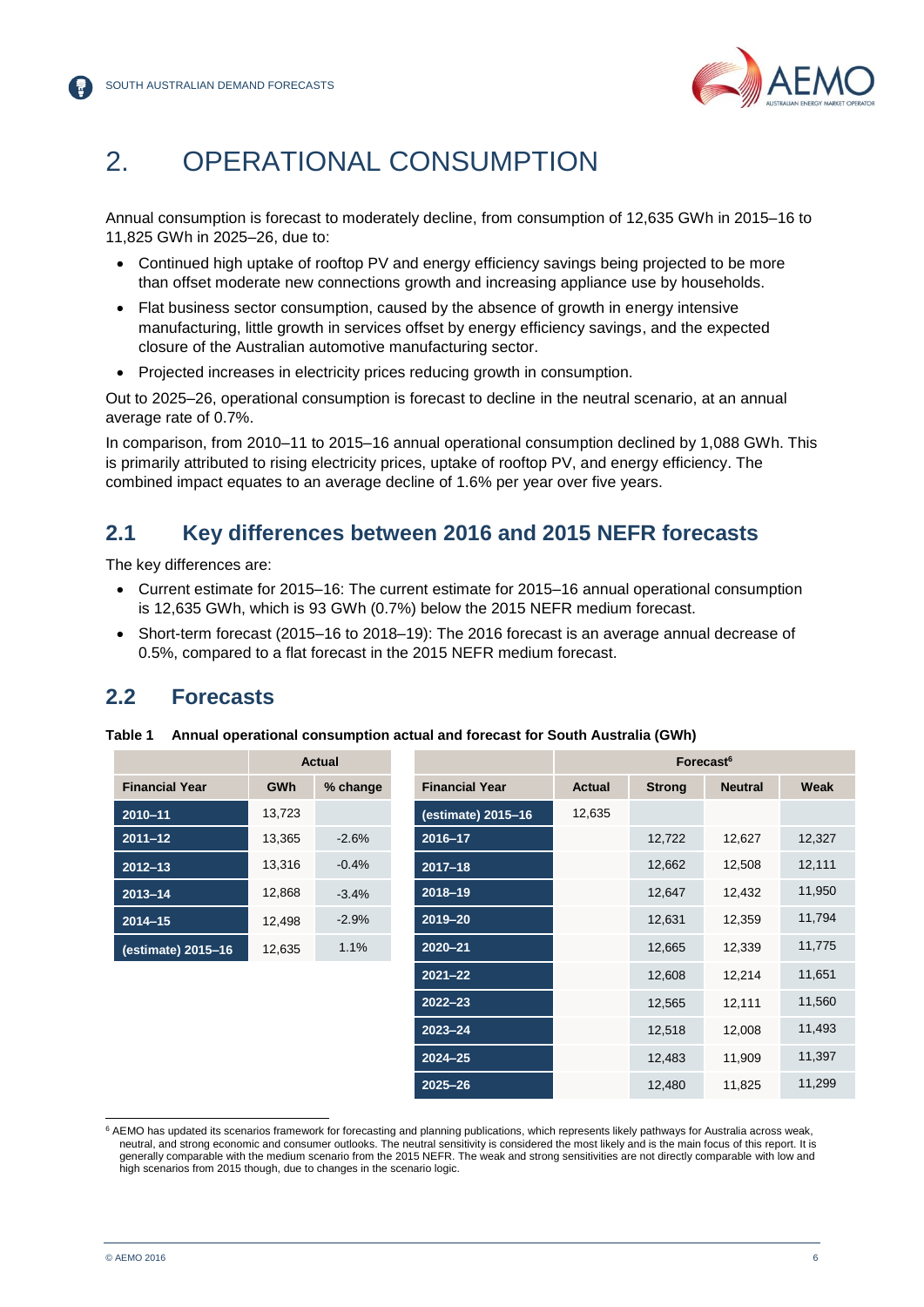



<span id="page-6-0"></span>

<span id="page-6-1"></span>

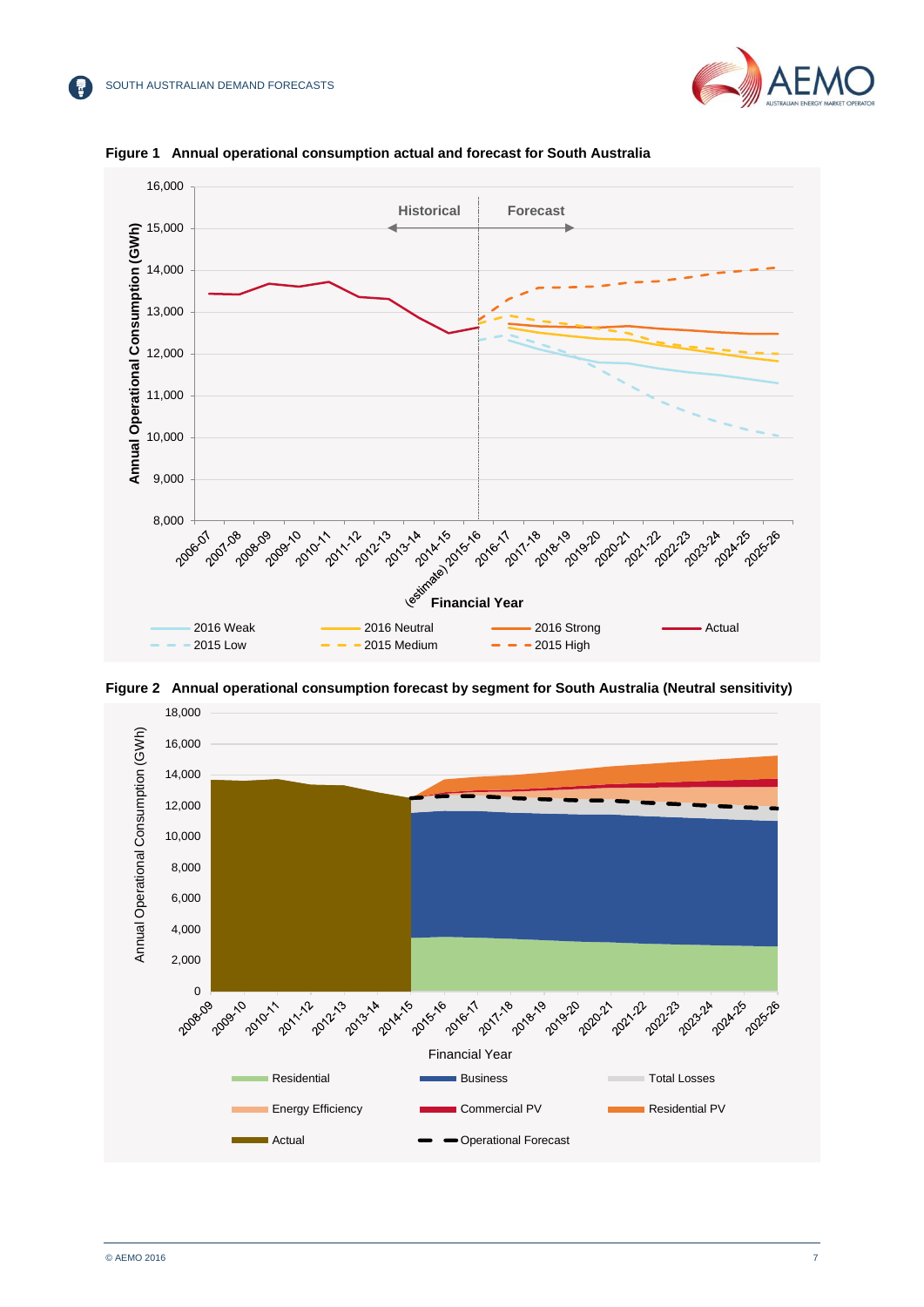

## <span id="page-7-0"></span>3. MAXIMUM DEMAND FORECASTS

Maximum demand is expected to continue to decline.

- For summer 2015–16, South Australia's actual maximum demand was 2,895 MW, which occurred on 17 December 2015.
- Over the next 10 years, on average the 10% POE summer maximum demand is forecast to decrease from 3,158 MW to 2,639 MW, under the neutral economic and consumer outlook.
- Trends are similar to those for annual consumption, however the greater contribution of air-conditioning load at peak times adds a greater offset from energy efficiency. South Australia has a large number of aged air conditioning appliances for which the replacement technology is roughly twice as efficient.

#### <span id="page-7-1"></span>**3.1 Key differences between 2016 and 2015 NEFR forecasts**

The key differences are:

- From the 2016 NEFR, AEMO is forecasting maximum demand on "as sent out" basis, similar to annual consumption. 7
- The 10% POE maximum demand is forecast to decrease at an annual average rate of 1.3% over the short term (2015–16 to 2018–19) and 1.8% annually over the 10 year horizon under the neutral economic and consumer outlook. In comparison, the medium scenario in the 2015 NEFR forecast a slight increase of 0.1% annual increase.

#### <span id="page-7-2"></span>**3.2 Forecasts**

| <b>Summer</b> | <b>Actual</b> | <b>10% POE</b> | <b>50% POE</b> | <b>90% POE</b> |
|---------------|---------------|----------------|----------------|----------------|
| $2015 - 16$   | 2,895         | 3,158          | 2,823          | 2,534          |
| 2016-17       |               | 3,081          | 2,753          | 2,489          |
| $2017 - 18$   |               | 3,038          | 2,714          | 2,427          |
| 2018-19       |               | 3,034          | 2,656          | 2,421          |
| 2019-20       |               | 2,928          | 2,599          | 2,370          |
| $2020 - 21$   |               | 2,878          | 2,569          | 2,360          |
| $2021 - 22$   |               | 2,805          | 2,487          | 2,294          |
| $2022 - 23$   |               | 2,756          | 2,460          | 2,279          |
| $2023 - 24$   |               | 2,734          | 2,435          | 2,254          |
| $2024 - 25$   |               | 2,693          | 2,421          | 2,202          |
| $2025 - 26$   |               | 2,639          | 2,396          | 2,202          |

<span id="page-7-3"></span>**Table 2 Summer operational maximum demand forecasts for South Australia (Neutral sensitivity, MW)**

l

<sup>&</sup>lt;sup>7</sup> The reason is that auxiliary loads are a function of the generation mix that is market driven and rapidly changing, and consequently attempting to forecast these loads from regression analysis of historical auxiliary load patterns is no longer relevant. Forecasts for auxiliary loads are provided, but should only be used for shorter term (1-3 years) studies.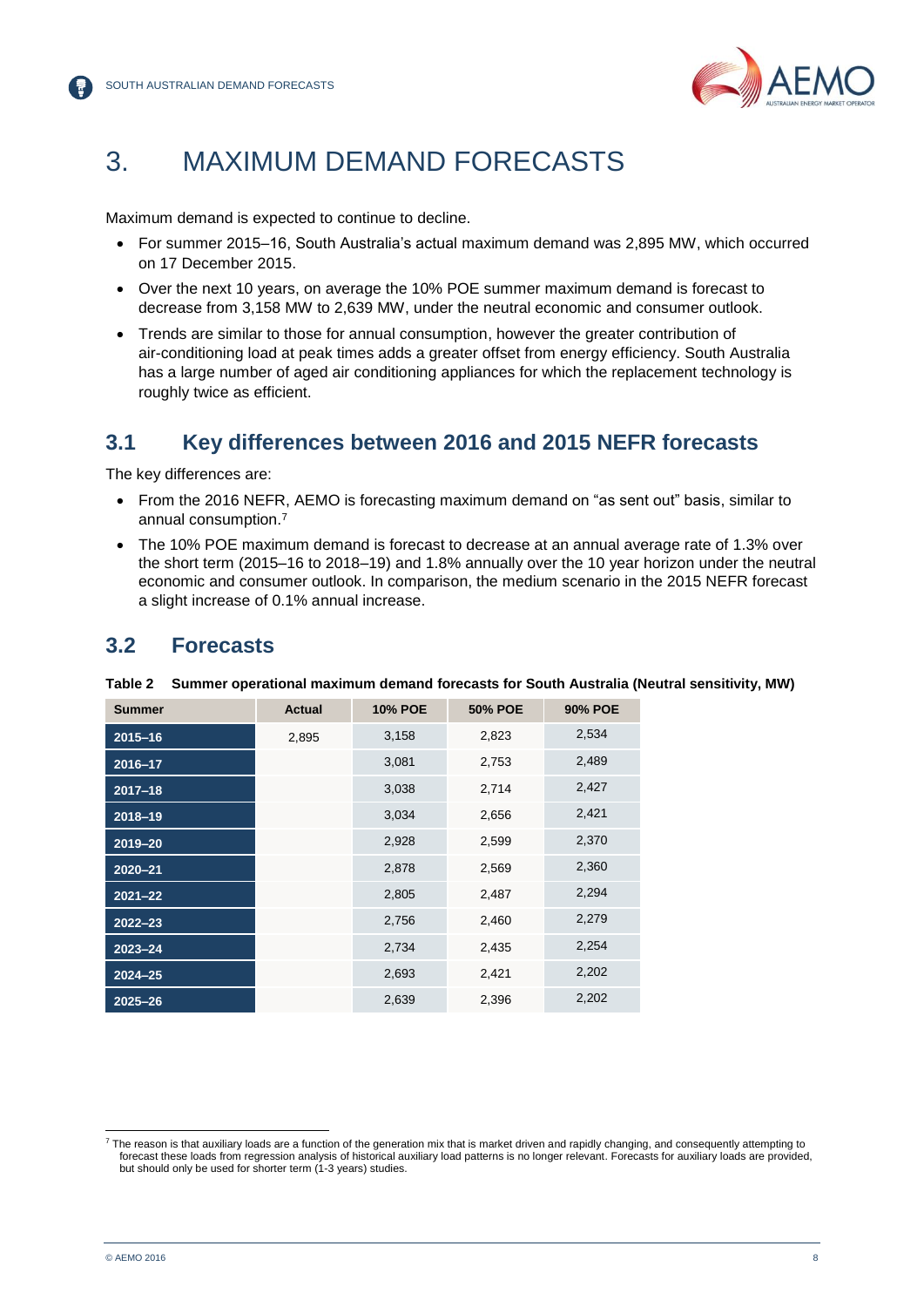



<span id="page-8-0"></span>



<span id="page-8-1"></span>

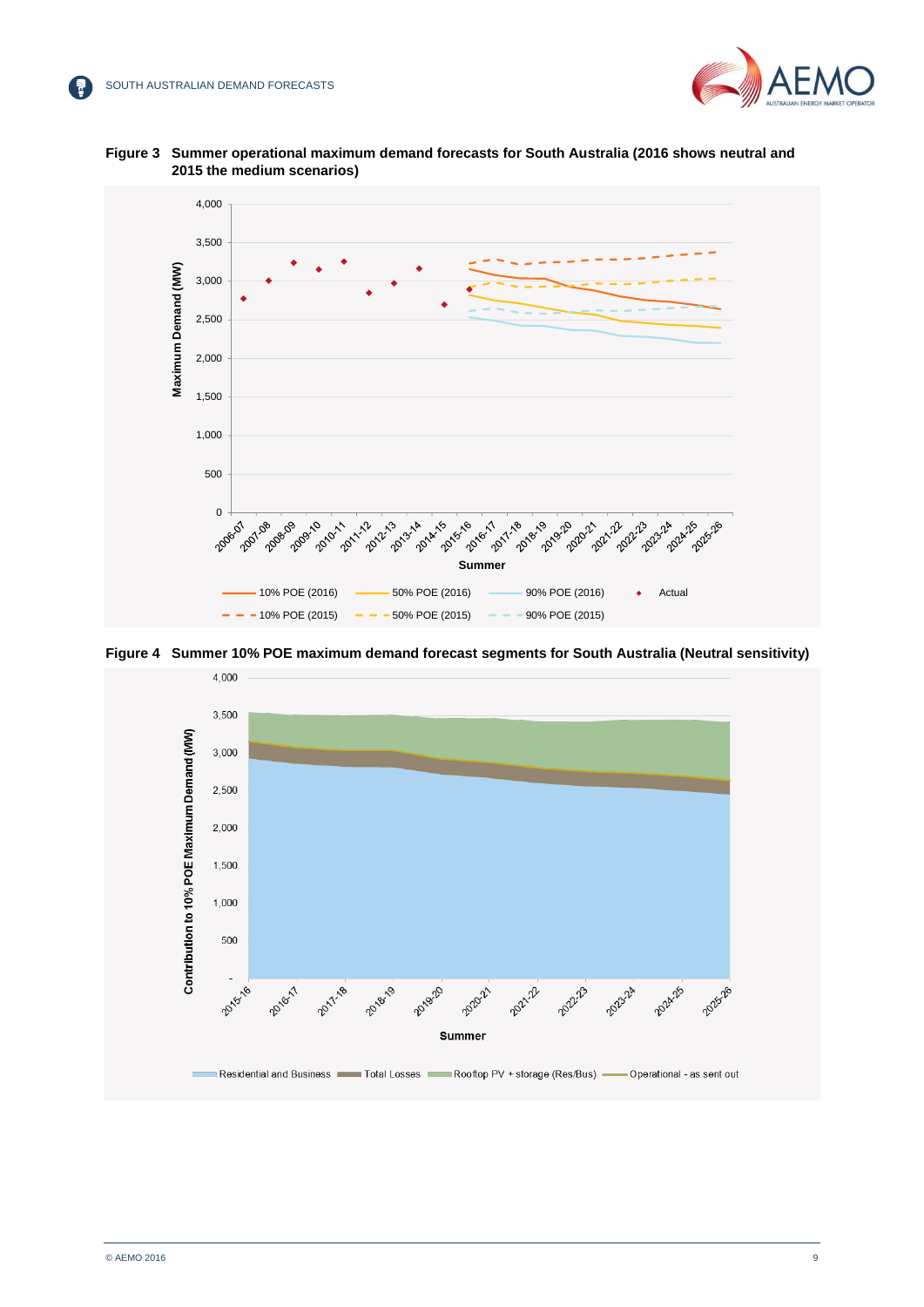

## <span id="page-9-0"></span>4. MINIMUM DEMAND FORECASTS

AEMO has forecast minimum demand to investigate the impact of rooftop PV on the daily load profile. This provides useful information on network usage, which can inform further studies to evaluate operational implications.

Key insights include:

- The summer minimum demand in 2015–16 was 834 MW on 25 March 2016. Minimum demand generally happens in summer.
- Towards the end of the medium-term outlook (2026–27), on 90% POE minimum demand days, continued uptake of rooftop PV is forecast to offset 100% of demand in South Australia, during midday periods. From that year, AEMO forecasts negative minimum demand under certain conditions. This results in net exports from the distribution network to the transmission grid in aggregate, and ultimately from the region during those periods.
- South Australia is the first region in the NEM for which high rooftop PV penetration has caused minimum demand to shift from overnight to near midday.

#### <span id="page-9-1"></span>**4.1 Key differences between 2016 and 2015 NEFR forecasts**

The key differences are:

• Negative operational demand is projected to occur later than forecast in the 2015 NEFR, mainly due to a downward revision of rooftop PV uptake.

#### <span id="page-9-2"></span>**4.2 Forecasts**

The 90% POE minimum demand is forecast to decline to 499 MW over the short term (2015–16 to 2018–19) under the neutral scenario. Estimated rooftop PV generation is 554 MW by 2018–19 under this sensitivity.